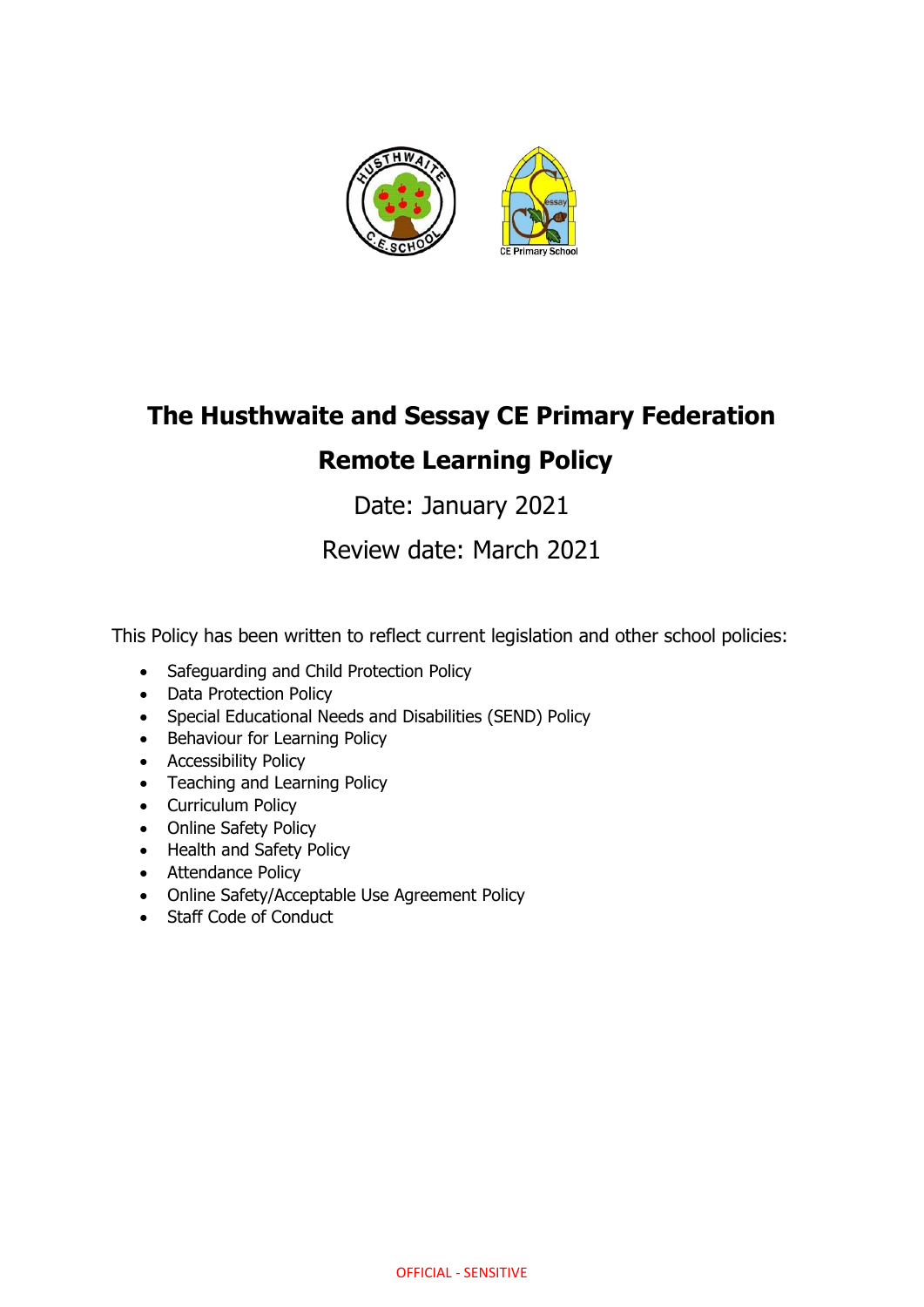## **Contents**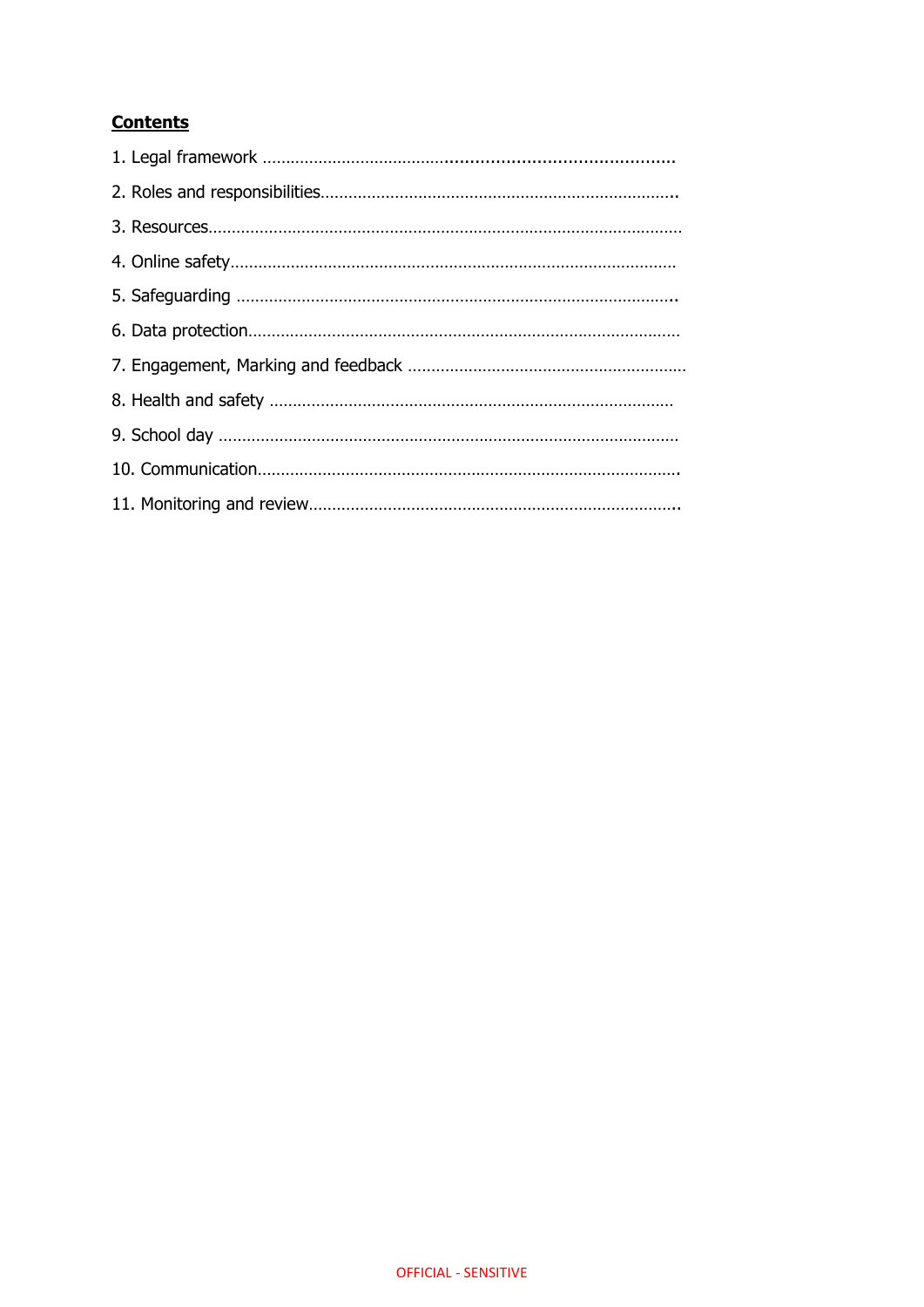## **Statement of intent**

At The Husthwaite and Sessay CE Primary Federation we understand the need to continually deliver high quality education, including during periods of remote working – whether for an individual pupil or many. We recognise the importance of maintaining high expectations in all areas of school life and ensuring that all pupils have access to the learning resources and support they need to succeed.

This information is intended to provide clarity and transparency to pupils and parents / carers about what to expect from remote education if local restrictions require entire cohorts (or bubbles) to remain at home.

This policy aims to:

- Minimise the disruption to pupils' education and the delivery of the curriculum.
- Ensure provision is in place so that all pupils have access to high quality learning resources.
- Protect pupils from the risks associated with using devices connected to the internet.
- Ensure staff, parents / carers, and pupil data remains secure and is not lost or misused.
- Ensure robust safeguarding measures continue to be in effect during the period of remote learning.
- Ensure all pupils have the provision they need to complete their work to the best of their ability, and to remain happy, healthy, and supported during periods of remote learning.

### **1. Legal framework**

1.1. This policy has due regard to all relevant legislation and statutory guidance including, but not limited to, the following:

- The Coronavirus Act 2020 Provision of Remote Education (England) Temporary Continuity Direction
- Equality Act 2010: advice for schools DfE Feb 2013
- Special Educational Needs and Disability Regulations 2014
- Education Act 2002
- The General Data Protection Regulation (GDPR)
- The Reporting of Injuries, Diseases and Dangerous Occurrences Regulations 2013
- Data Protection Act 2018
- DfE 2020 Keeping children safe in education
- DfE 2016 'Children missing education'

This policy has due regard to national guidance including, but not limited to, the following:

- DfE Remote education good practice [https://www.gov.uk/government/publications/remote-education-good](https://www.gov.uk/government/publications/remote-education-good-practice/remote-education-good-practice)[practice/remote-education-good-practice](https://www.gov.uk/government/publications/remote-education-good-practice/remote-education-good-practice)
- DfE (2020) Keeping children safe in education <https://www.gov.uk/government/publications/keeping-children-safe-in-education--2>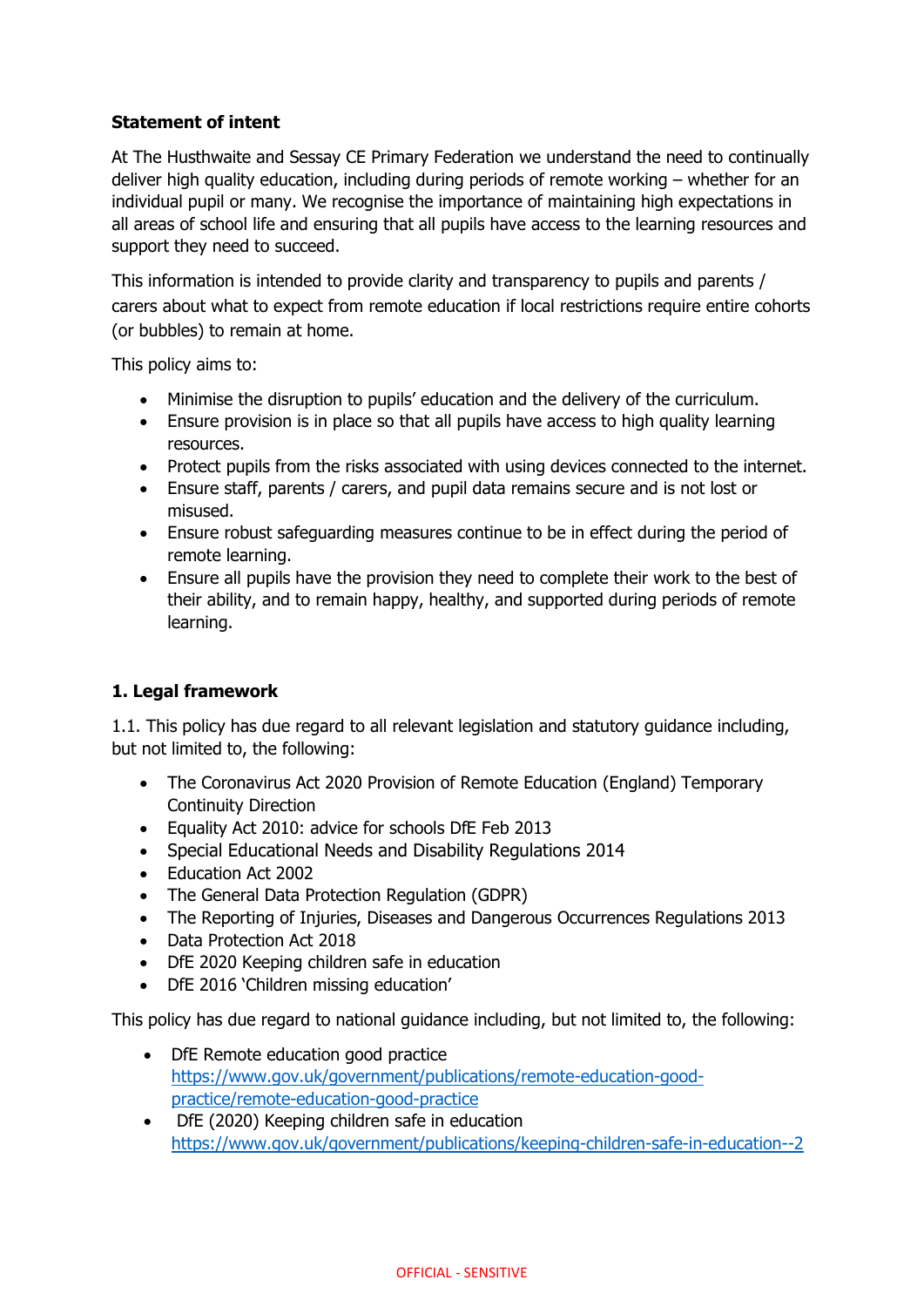- Addendum: recording attendance in relation to coronavirus (COVID-19) during the 2020 to 2021 academic year 2020 to 2021 academic year [https://www.gov.uk/government/publications/school-attendance/addendum](https://www.gov.uk/government/publications/school-attendance/addendum-recording-attendance-in-relation-to-coronavirus-covid-19-during-the-2020-to-2021-academic-year)[recording-attendance-in-relation-to-coronavirus-covid-19-during-the-2020-to-2021](https://www.gov.uk/government/publications/school-attendance/addendum-recording-attendance-in-relation-to-coronavirus-covid-19-during-the-2020-to-2021-academic-year) [academic-year](https://www.gov.uk/government/publications/school-attendance/addendum-recording-attendance-in-relation-to-coronavirus-covid-19-during-the-2020-to-2021-academic-year)
- DfE (2020) Attendance in Schools [https://assets.publishing.service.gov.uk/government/uploads/system/uploads/attach](https://assets.publishing.service.gov.uk/government/uploads/system/uploads/attachment_data/file/907535/School_attendance_guidance_for_2020_to_2021_academic_year.pdf) ment\_data/file/907535/School\_attendance\_quidance\_for\_2020\_to\_2021\_academic [year.pdf](https://assets.publishing.service.gov.uk/government/uploads/system/uploads/attachment_data/file/907535/School_attendance_guidance_for_2020_to_2021_academic_year.pdf)
- [https://www.gov.uk/government/publications/early-years-foundation-stage](https://www.gov.uk/government/publications/early-years-foundation-stage-framework)[framework](https://www.gov.uk/government/publications/early-years-foundation-stage-framework)
- DfE (2017) Special educational needs and disability code of practice: 0 to 25 years [https://assets.publishing.service.gov.uk/government/uploads/system/uploads/attach](https://assets.publishing.service.gov.uk/government/uploads/system/uploads/attachment_data/file/398815/SEND_Code_of_Practice_January_2015.pdf) [ment\\_data/file/398815/SEND\\_Code\\_of\\_Practice\\_January\\_2015.pdf](https://assets.publishing.service.gov.uk/government/uploads/system/uploads/attachment_data/file/398815/SEND_Code_of_Practice_January_2015.pdf)
- DfE (2018) Health and safety: responsibilities and duties for schools [https://www.gov.uk/government/publications/health-and-safety-advice-for](https://www.gov.uk/government/publications/health-and-safety-advice-for-schools/responsibilities-and-duties-for-schools)[schools/responsibilities-and-duties-for-schools](https://www.gov.uk/government/publications/health-and-safety-advice-for-schools/responsibilities-and-duties-for-schools)
- DfE (2018) Health and safety for school children [https://www.gov.uk/government/publications/health-and-safety-advice-for](https://www.gov.uk/government/publications/health-and-safety-advice-for-schools/responsibilities-and-duties-for-schools)[schools/responsibilities-and-duties-for-schools](https://www.gov.uk/government/publications/health-and-safety-advice-for-schools/responsibilities-and-duties-for-schools)
- DfE (2016) Children missing education <https://www.gov.uk/government/publications/children-missing-education>
- DfE (2020) What parents and carers need to know about early years providers, schools and colleges [https://www.gov.uk/government/publications/what-parents-and-carers-need-to-know](https://www.gov.uk/government/publications/what-parents-and-carers-need-to-know-about-early-years-providers-schools-and-colleges-during-the-coronavirus-covid-19-outbreak)[about-early-years-providers-schools-and-colleges-during-the-coronavirus-covid-19](https://www.gov.uk/government/publications/what-parents-and-carers-need-to-know-about-early-years-providers-schools-and-colleges-during-the-coronavirus-covid-19-outbreak) [outbreak](https://www.gov.uk/government/publications/what-parents-and-carers-need-to-know-about-early-years-providers-schools-and-colleges-during-the-coronavirus-covid-19-outbreak)
- Get laptops and tablets for children who cannot attend school due to coronavirus (COVID-19) [https://www.gov.uk/guidance/get-laptops-and-tablets-for-children-who-cannot-attend](https://www.gov.uk/guidance/get-laptops-and-tablets-for-children-who-cannot-attend-school-due-to-coronavirus-covid-19)[school-due-to-coronavirus-covid-19](https://www.gov.uk/guidance/get-laptops-and-tablets-for-children-who-cannot-attend-school-due-to-coronavirus-covid-19)
- Get help with technology during coronavirus (COVID-19) [https://www.gov.uk/guidance/get-help-with-technology-for-remote-education-during](https://www.gov.uk/guidance/get-help-with-technology-for-remote-education-during-coronavirus-covid-19)[coronavirus-covid-19](https://www.gov.uk/guidance/get-help-with-technology-for-remote-education-during-coronavirus-covid-19)

## **2. Roles and responsibilities**

- 2.1. The governing board is responsible for:
	- Ensuring that the school has robust risk management procedures in place. Ensuring that the school has a business continuity plan in place, where required.
	- Evaluating the effectiveness of the school's remote learning arrangements.
- 2.2. The Headteacher is responsible for:
	- Ensuring that staff, parents / carers and pupils adhere to the relevant policies at all times.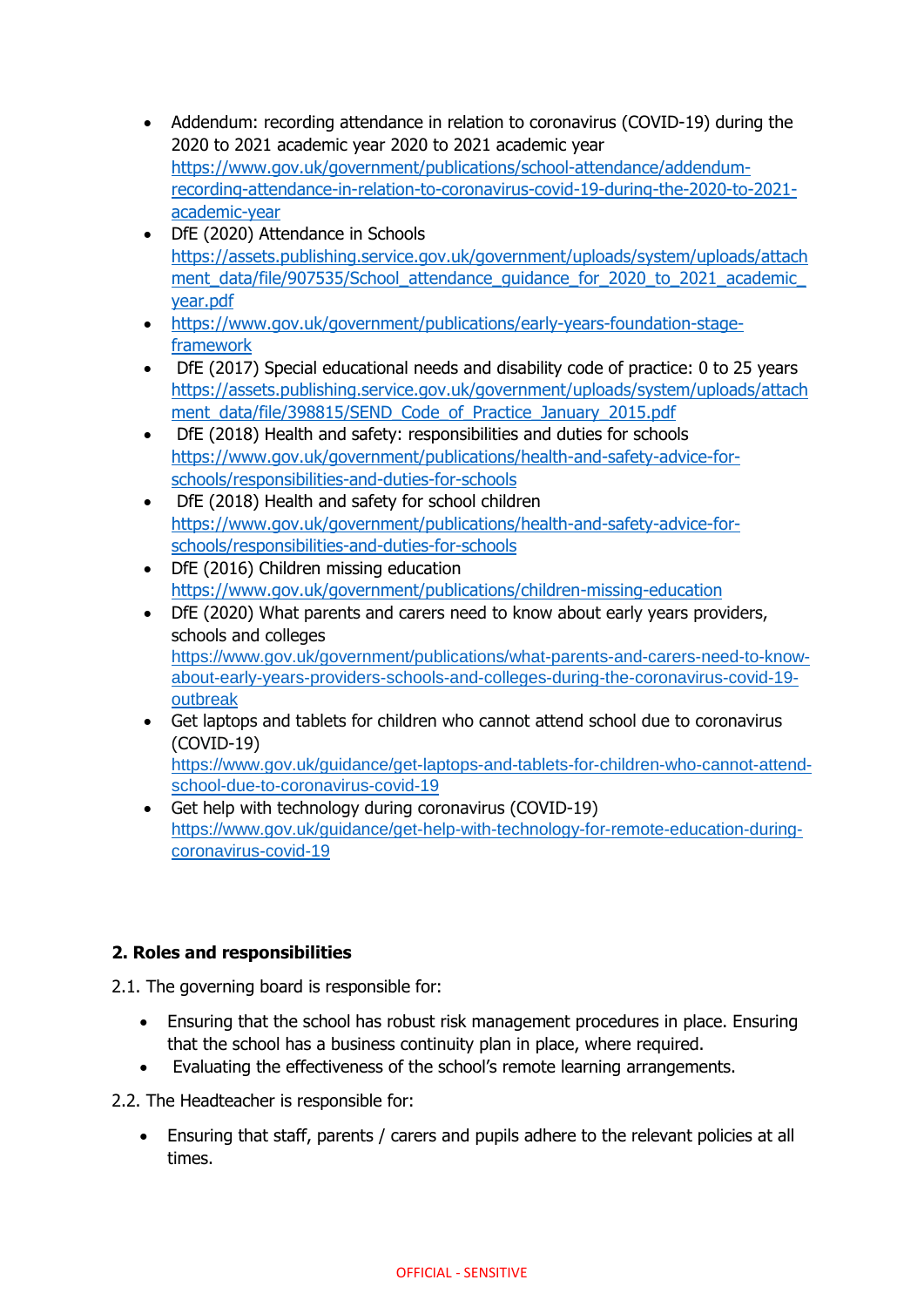- Ensuring that there are arrangements in place for identifying, evaluating, and managing the risks associated with remote learning to ensure that pupils are accessing remote learning safely.
- Ensuring that there are arrangements in place for monitoring incidents associated with remote learning.
- Overseeing that the school has the resources necessary to action the procedures in this policy.
- Reviewing the effectiveness of this policy on a regular basis and communicating any changes to staff, parents / carers, and pupils.
- Arranging any additional training staff may require to support pupils during the period of remote learning.
- Conducting reviews on a regular basis of the remote learning arrangements to ensure pupils' education is of a good and consistent standard.
- Communicating with parents / carers and pupils to ensure that they understand what is required of them whilst learning remotely.
- Having due regard for the health and well-being of pupils, parents / carers and staff during remote learning periods.

2.3. The Executive Headteacher is responsible for:

- Ensuring that the relevant health and safety risk assessments, and the monitoring of these, are carried out within the agreed timeframes, in collaboration with the Headteacher and governing body.
- Putting procedures and safe systems of learning into practice, which are designed to eliminate or reduce the risks associated with remote learning.
- Ensuring that pupils identified as being at risk are provided with necessary information and instruction, as required.
- Managing the effectiveness of health and safety measures through a robust system of reporting, investigating, and recording incidents.
- Being proactive in identifying potential risks caused by remote learning

2.4. The Executive Headteacher is responsible for:

- Overseeing that all school-owned electronic devices used for remote learning have adequate anti-virus software and malware protection.
- Ensuring all staff, parents / carers, and pupils are aware of the data protection principles outlined in the GDPR.
- Ensuring that all computer programs used for remote learning are compliant with the GDPR and the Data Protection Act 2018.
- Overseeing that any ICT equipment used for remote learning is resilient and can efficiently recover lost data.
- Ensuring any data breaches are reported appropriately.

2.5. The Executive Headteacher is responsible for:

- Attending and arranging, where necessary, any safeguarding meetings that occur during the remote learning period.
- Liaising with the ICT support team to ensure that all technology used for remote learning is suitable for its purpose and will protect pupils online and that parents / carers are informed of steps that they can take to restrict such access when their children are accessing online remote learning on home devices.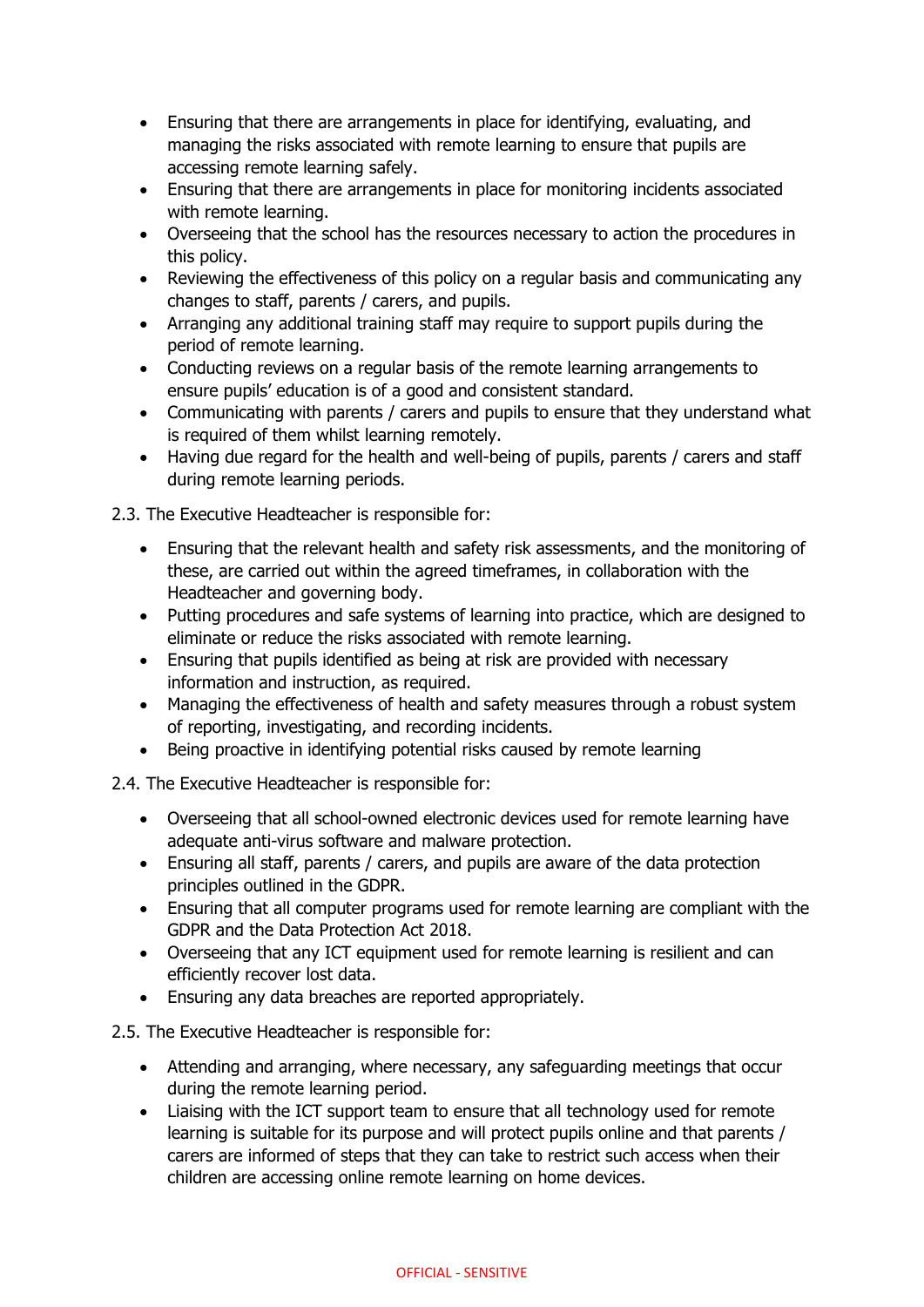- Identifying vulnerable pupils who may be at risk if they are learning remotely.
- Ensuring that child protection plans are enforced while the pupil is learning remotely, and liaising with the Headteacher and other organisations to make alternate arrangements for pupils who are at a high risk, where required.
- Identifying the level of support or intervention required while pupils learn remotely and ensuring appropriate measures are in place and monitor that this support or intervention is carried out
- Liaising with relevant individuals to ensure vulnerable pupils receive the support required during the period of remote working
- Ensuring all safeguarding incidents are adequately recorded and reported in line with the school's safeguarding policy.

2.6. The Special Education Needs Coordinator is responsible for:

- Liaising with NYCC SICT to ensure that the technology used for remote learning is accessible to all pupils and that reasonable adjustments are made where required.
- Ensuring that pupils with Education Health Care Plans continue to have their needs met while learning remotely, and liaising with the Executive Headteacher and other organisations to make any alternate arrangements for pupils with Educational Healthcare plans and Individual Health Plans
- Identifying the level of support or intervention that is required while pupils with SEND learn remotely.
- Ensure that the pupil is able to continue working towards the objectives within the EHCP
- Ensuring that the provision put in place for pupils with SEND is monitored for effectiveness throughout the duration of the remote learning period & adapted accordingly

2.7. The School Business Managers are is responsible for:

- Arranging the procurement of any equipment or technology required for staff to teach remotely and for pupils to learn from home.
- Ensuring value for money when arranging the procurement of equipment or technology.
- Ensuring that the school has adequate insurance to cover all remote working arrangements.

2.8. The schools computing subject leaders, under the guidance of NYCC SICT are responsible for:

- Ensuring that all school-owned devices used for remote learning have suitable antivirus software installed, have a secure connection, can recover lost work, and allow for audio and visual material to be recorded, where required.
- Ensuring that any programs or networks used for remote learning can effectively support a large number of users at one time, where required, e.g. undertaking 'stress' testing.
- Working with the SENCo to ensure that the equipment and technology used for learning remotely is accessible to all pupils and staff.

2.9. Staff members are responsible for:

• Adhering to this policy at all times during periods of remote learning.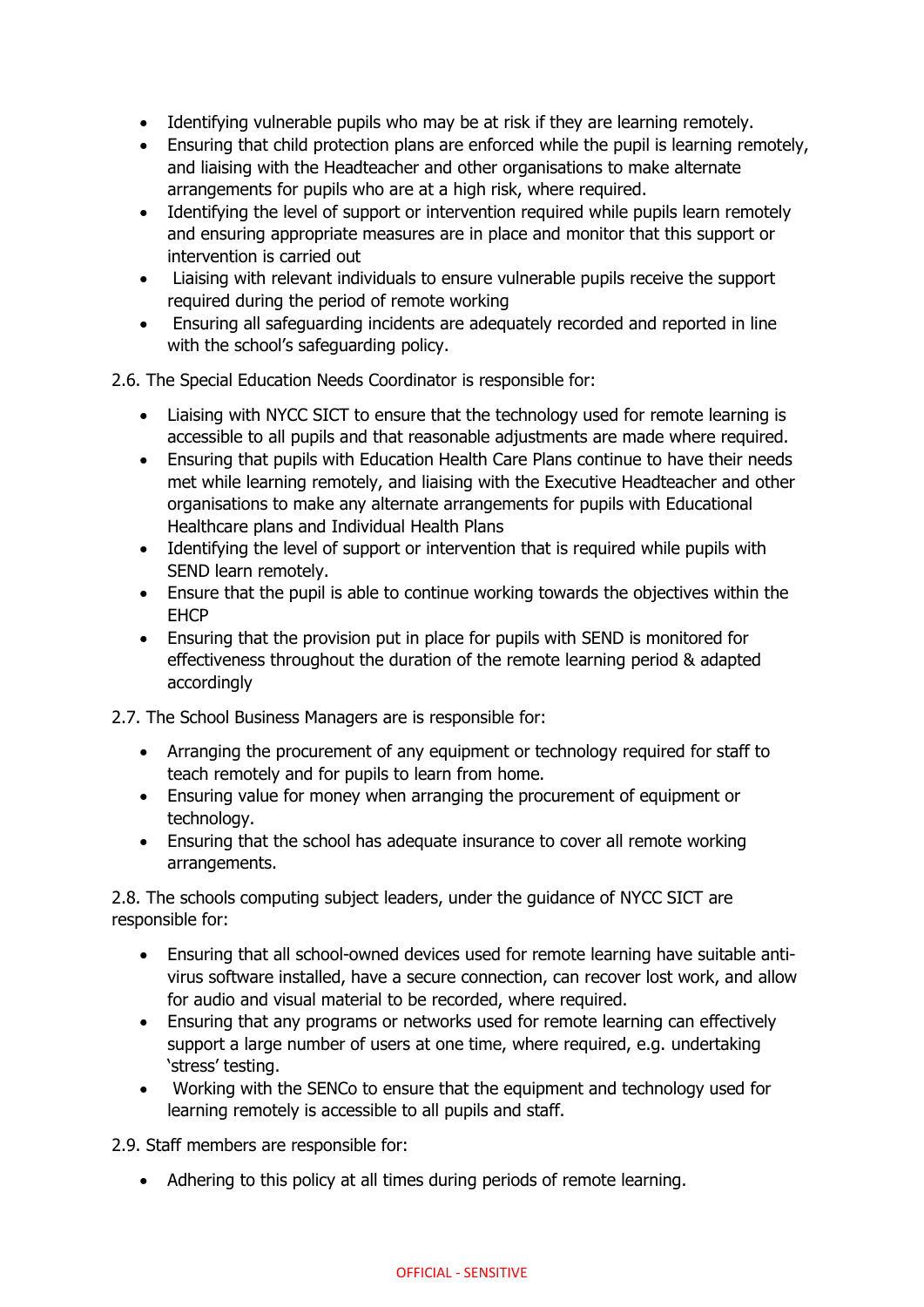- Reporting any health and safety incidents to the Executive Headteacher and asking for guidance as appropriate.
- Reporting any safeguarding incidents to the DSL and asking for guidance as appropriate.
- Taking part in any training conducted to meet the requirements of this policy, including training on how to use the necessary electronic equipment (provided by the school) and software.
- Reporting any dangers or potential dangers, they identify, as well as any concerns they may have about remote learning, to the Executive Headteacher.
- Reporting any defects on school-owned equipment used for remote learning to the Computing school subject leaders.
- Adhering to the Staff Code of Conduct at all times.
- Providing high quality remote learning for the pupils for which they are responsible for.
- 2.10. Parents / carers are responsible for:
	- Adhering to this policy at all times during periods of remote learning.
	- Ensuring their child is available to learn remotely and that the schoolwork set is completed to the best of their child's ability.
	- Reporting any technical issues to the school as soon as possible.
	- Ensuring that their child always has access to remote learning material.
	- Ensuring their child uses the equipment and technology used for remote learning as intended.
	- Engaging with school as appropriate throughout any periods of remote learning.
	- Adhering to the Google Meet Ground Rules at all times.

2.11. Pupils are responsible for:

- Adhering to this policy at all times during periods of remote learning.
- Ensuring they are available to learn remotely and that their schoolwork is completed and to the best of their ability.
- Reporting any technical issues to their class teacher
- Ensuring they have access to remote learning material and notifying a responsible adult if they do not have access.
- Notifying a responsible adult if they are feeling unwell or are unable to complete the schoolwork they have been set.
- Ensuring they use any equipment and technology for remote learning as intended.
- Reporting any safeguarding concerns they have to a responsible adult.
- Adhering to the Google Meet Ground Rules at all times.

## **3. Resources**

Learning materials

3.1. For the purpose of providing remote learning, the school may make use of:

- live teaching (online lessons)
- recorded teaching (e.g. Video/audio recordings made by teachers, BBC materials,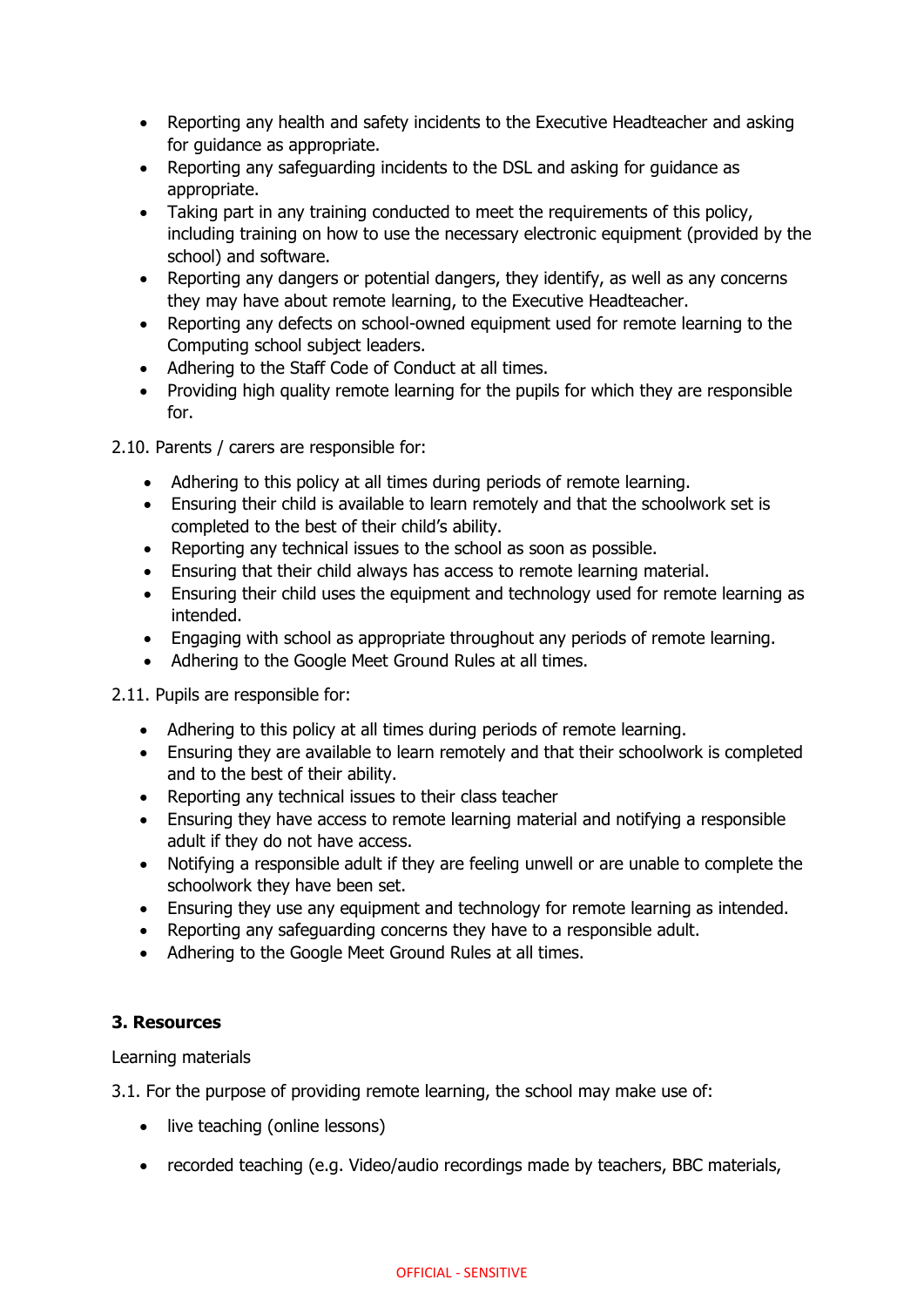Oak National Academy lessons,)

- Home Learning exercise books
- textbooks and reading books pupils have at home
- commercially available websites supporting the teaching of specific subjects or areas, including video clips or sequences
- extended project work and/or internet research activities (as per the [schools full](https://www.gov.uk/government/publications/actions-for-schools-during-the-coronavirus-outbreak/guidance-for-full-opening-schools#res)  [opening guidance,](https://www.gov.uk/government/publications/actions-for-schools-during-the-coronavirus-outbreak/guidance-for-full-opening-schools#res) schools full opening guidance, schools are expected to avoid an over-reliance on these approaches)

•

3.2. Teachers will review the DfE's list of online education resources and utilise these tools as necessary, in addition to existing resources.

- Please speak to the Executive Headteacher if you need to loan a laptop
- Please speak to the Executive Headteacher if you do not have an internet connection
- Please speak to the Executive Headteacher if you do not have online access and require special arrangements (printed materials, submitting work)

3.3. Reasonable adjustments will be made to ensure that all pupils have access to the resources needed for effective remote learning.

3.4. Lesson plans will be adapted to ensure that the curriculum remains fully accessible via remote learning, where practical – where this is not practical; the school will ensure pupils can catch up on these areas of the curriculum when they return to school.

• We teach the same curriculum remotely as we do in school wherever possible and appropriate. However, we have needed to make some adaptations in some subjects, for example PE.

3.5. Teaching staff will liaise with the SENCo and other relevant members of staff to ensure all pupils remain fully supported for the duration of the remote learning period.

3.6. Any defects or issues with remote learning resources will be reported as soon as possible to the class teachers.

3.7. Pupils will be required to use their own or family-owned equipment to access remote learning resources, unless the school agrees to provide or loan equipment, e.g. laptops.

3.8. Pupils and parents / carers will be required to maintain the upkeep of any equipment they use to access remote learning resources.

3.9. Teaching staff will oversee academic progression for the duration of the remote learning period and will provide feedback on work in line with section 7 of this policy.

3.10. The arrangements for any 'live' classes will be communicated via a Remote Learning weekly overview Google Classroom, Google Calendar.

3.11. The school are not responsible for providing technical support for equipment that is not owned by the school.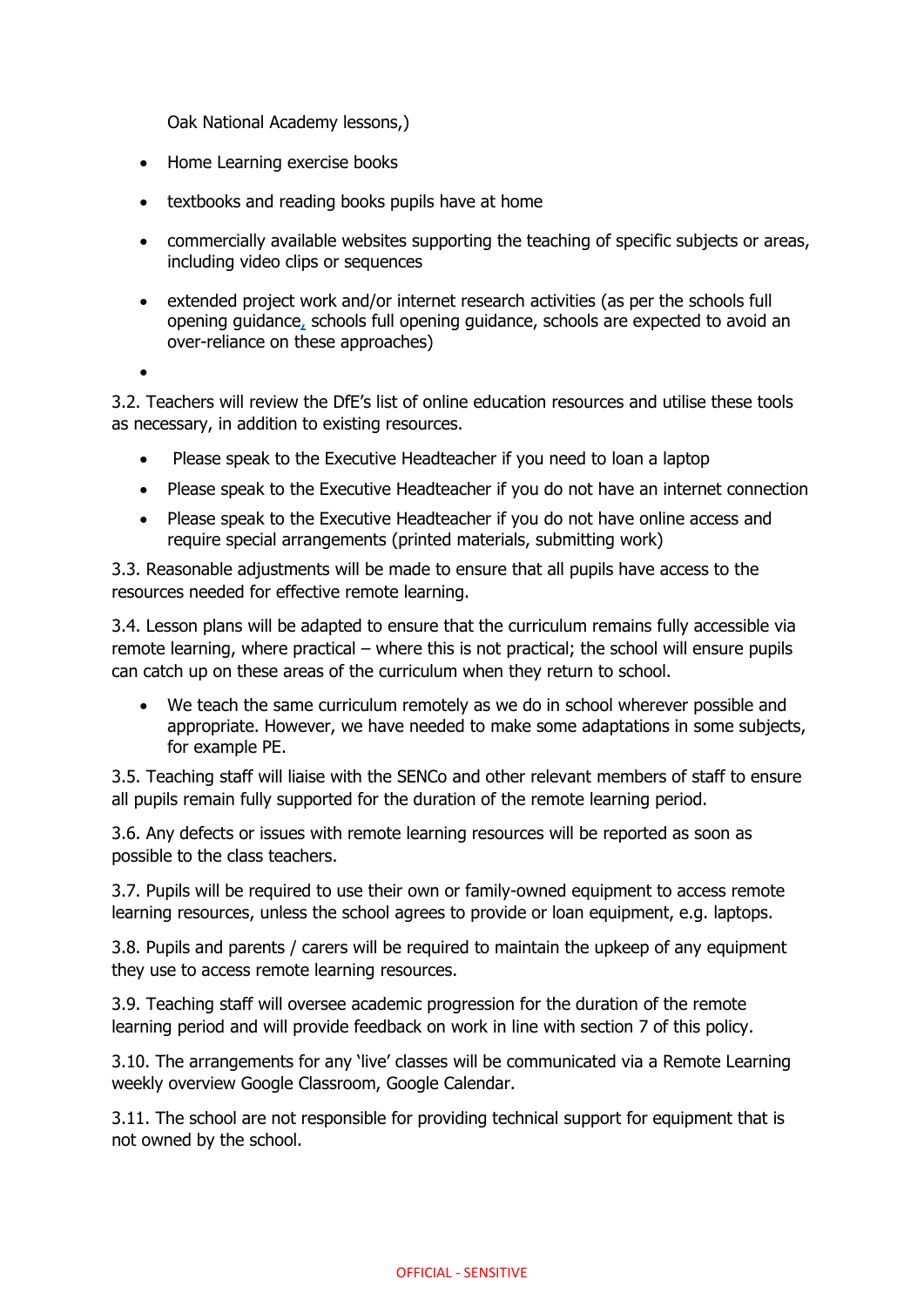### **Costs and expenses**

3.12. The school will not contribute to any household expenses incurred while pupils learn remotely, e.g. heating, lighting, or council tax.

3.13. The school will provide guidance and support with gaining free additional data for families who live remotely and vulnerable families.

3.14. The school will not reimburse any costs for travel between pupils' homes and the school premises.

3.15. The school will not reimburse any costs for childcare.

3.16. If a pupil is provided with school-owned equipment, the pupil and their parent / carer will sign and adhere to the school's Acceptable Use Agreement prior to commencing remote learning.

## **4. Online safety**

This section of the policy can be read in conjunction with the school's Online Safety Policy & Addendum to Child Protection Policy COVID-19 school closure arrangement for Safeguarding and Child Protection

4.1. Below are some key aspects to consider when delivering virtual lessons, especially where webcams are involved:

- 1:1 teaching (parent/carer present)
- Staff and children must wear suitable clothing, as should anyone else in the household.
- Any computers used should be in appropriate areas, for example, not in bedrooms; and the background should be blurred.
- The live class should be recorded so that if any issues were to arise, the video can be reviewed.
- Language must be professional and appropriate, including any family members in the background.
- Staff must only use platforms specified and approved by the Executive Headteacher to communicate with pupils
- Staff should record, the length, time, date and attendance of any sessions held.
- Ensure they can be seen on the camera at all times.
- Wear suitable clothing this includes others in their household.
- Be situated in a suitable 'public' living area within the home with an appropriate background – 'private' living areas within the home, such as bedrooms, are not suggested during video communication.
- Use appropriate language this includes others in their household.
- Maintain the standard of behaviour expected in school.
- Use the necessary equipment and computer programs as intended.
- Not record, store, or distribute video material without permission.
- Ensure they have a stable connection to avoid disruption to lessons.
- Always remain aware that they are visible.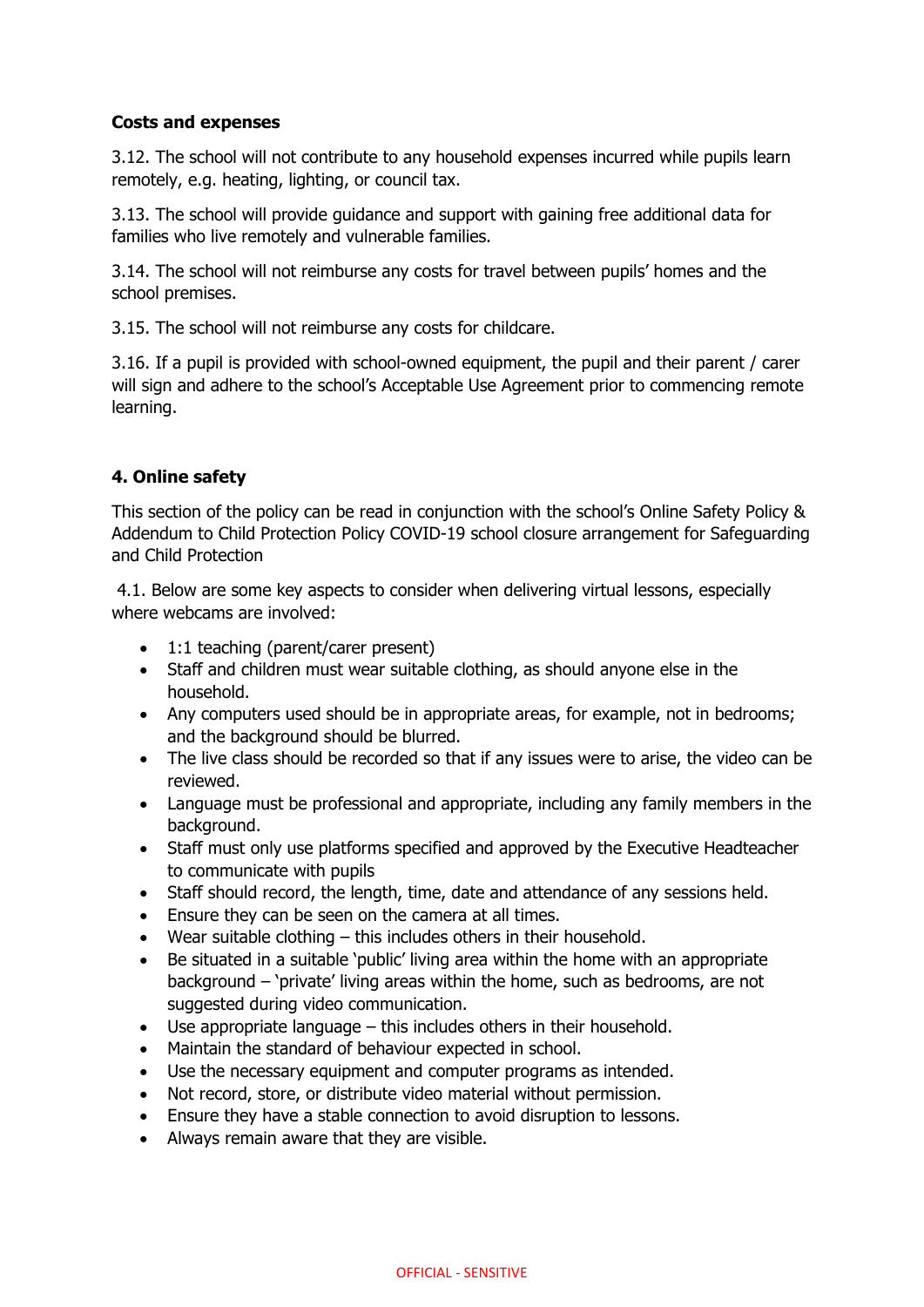4.2. The school will risk assess the technology used for remote learning prior to use and ensure that there are no privacy issues or scope for inappropriate use.

4.3. The school will ensure that all school-owned equipment and technology used for remote learning under the guidance of NTCC SICT has suitable anti-virus software installed, can establish secure connections, can recover lost work, and allows for audio and visual material to be recorded or downloaded, where required.

4.4. The school will communicate to parents /carers about any precautionary measures that need to be put in place if their child is learning remotely using their own/family-owned equipment and technology, e.g. ensuring that their internet connection is secure.

## **5. Safeguarding**

5.1. This section of the policy will be linked in conjunction with the school's Safeguarding and Child Protection Policy & Addendum to Child Protection Policy COVID-19 school closure arrangement for Safeguarding and Child Protection which has been updated to include safeguarding procedures in relation to remote working.

5.2. The DSL/ Executive Headteacher will identify 'vulnerable' pupils (pupils who are deemed vulnerable or are at risk of harm) via risk assessment prior to the period of remote learning.

5.3. The DSL/ Executive Headteacher will keep in contact with vulnerable pupils' social workers or other care professionals during the period of remote working, as required. Where the DSL has identified a child to be on the edge of social care support, or who would normally receive pastoral-type support in school, they should ensure that a robust communication plan is in place for that child or young person.

Details of this plan must be recorded, as should a record of contact have made.

The communication plans can include; remote contact, phone contact, door-step visits. Other individualised contact methods should be considered and recorded.

The Husthwaite and Sessay CE Primary Federation and the DSL/ Executive Headteacher will work closely with all stakeholders to maximise the effectiveness of any communication plan.

5.4. All home visits must:

- Have at least one suitably trained individual present.
- Be undertaken by no fewer than two members of staff.
- Be suitably recorded on paper and the records stored so that the DSL has access to them.
- Actively involve the pupil. See Addendum to Child Protection Policy COVID-19 school closure arrangement for Safeguarding and Child Protection

5.5. Vulnerable pupils will be provided with a means of contacting the DSL/ Executive Headteacher, their deputy, or any other relevant member of staff – this arrangement will be set up by the DSL prior to the period of remote learning.

5.6. The DSL/ Executive Headteacher will meet (in person or remotely) with the relevant members of staff to discuss new and current safeguarding arrangements for vulnerable pupils learning remotely.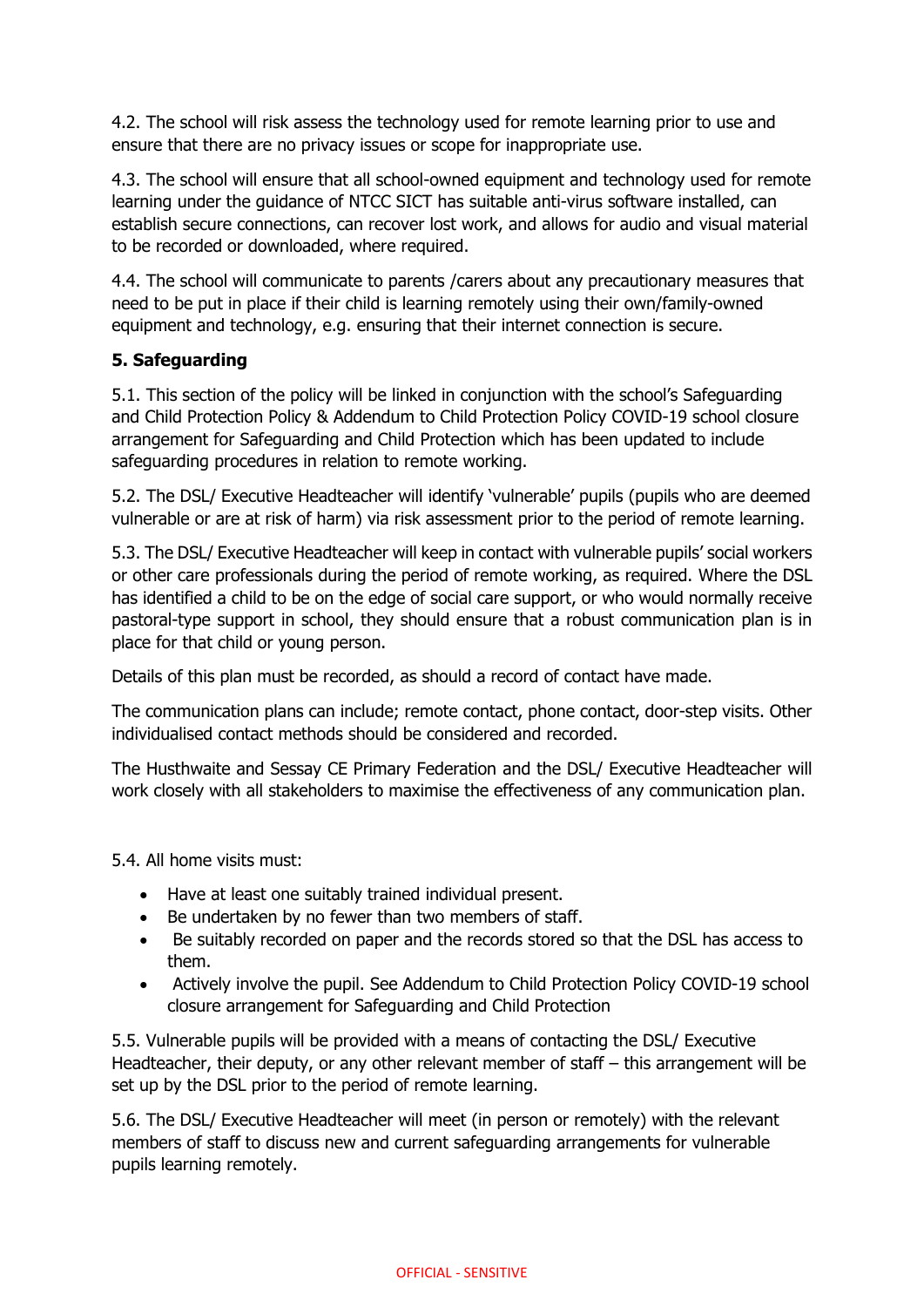5.7. All members of staff will report any safeguarding concerns to the DSL immediately.

### **6. Data protection**

6.1. This section of the policy will be in connection with the school's Data Protection Policy.

6.2. Staff members will be responsible for adhering to the GDPR when teaching remotely and will ensure the confidentiality and integrity of their devices at all times.

6.3. Sensitive data will only be transferred between devices if it is necessary to do so for the purpose of remote learning and teaching.

6.4. Any data that is transferred between devices will be suitably encrypted or have other data protection measures in place so that if the data is lost, stolen, or subject to unauthorised access, it remains safe until recovered.

6.5. Parents'/ carers and pupils' up-to-date contact details will be collected prior to the period of remote learning.

6.6. All contact details will be stored in line with the Data Protection Policy and retained in line with the Records Management Policy.

6.7. The school will not permit paper copies of contact details to be taken off the school premises.

6.8. Pupils are not permitted to let their family members or friends use any school owned equipment, which contains personal data.

6.9. Any breach of confidentiality will be dealt with in accordance with the school's Data Protection Policy.

6.10. Any intentional breach of confidentiality will be dealt with in accordance with the school's Behaviour for Learning Policy or the Disciplinary Policy and Procedure.

### **7. Engagement, marking and feedback**

7.1. All schoolwork set through remote learning:

- Will be collated on the child's Google Classroom, DoJo and in Home Learning Exercise books
- Feedback (verbal and written) will be given during live sessions and on DoJo Google Classroom when submitting assignments

7.2. The school expects pupils and staff to maintain a good work ethic and a high quality of work during the period of remote learning.

7.3. Pupils are accountable for the completion of their own schoolwork – teaching staff will contact parents / carers via email if their child is not completing their schoolwork or their standard of work has noticeably decreased.

7.4. Teaching staff will monitor the academic progress of pupils with and without access to the online learning resources and discuss additional support or provision with the Executive Headteacher as soon as possible.

7.5. Teaching staff will monitor the academic progress of pupils with SEND and discuss additional support or provision with the SENCo as soon as possible and on an ongoing basis.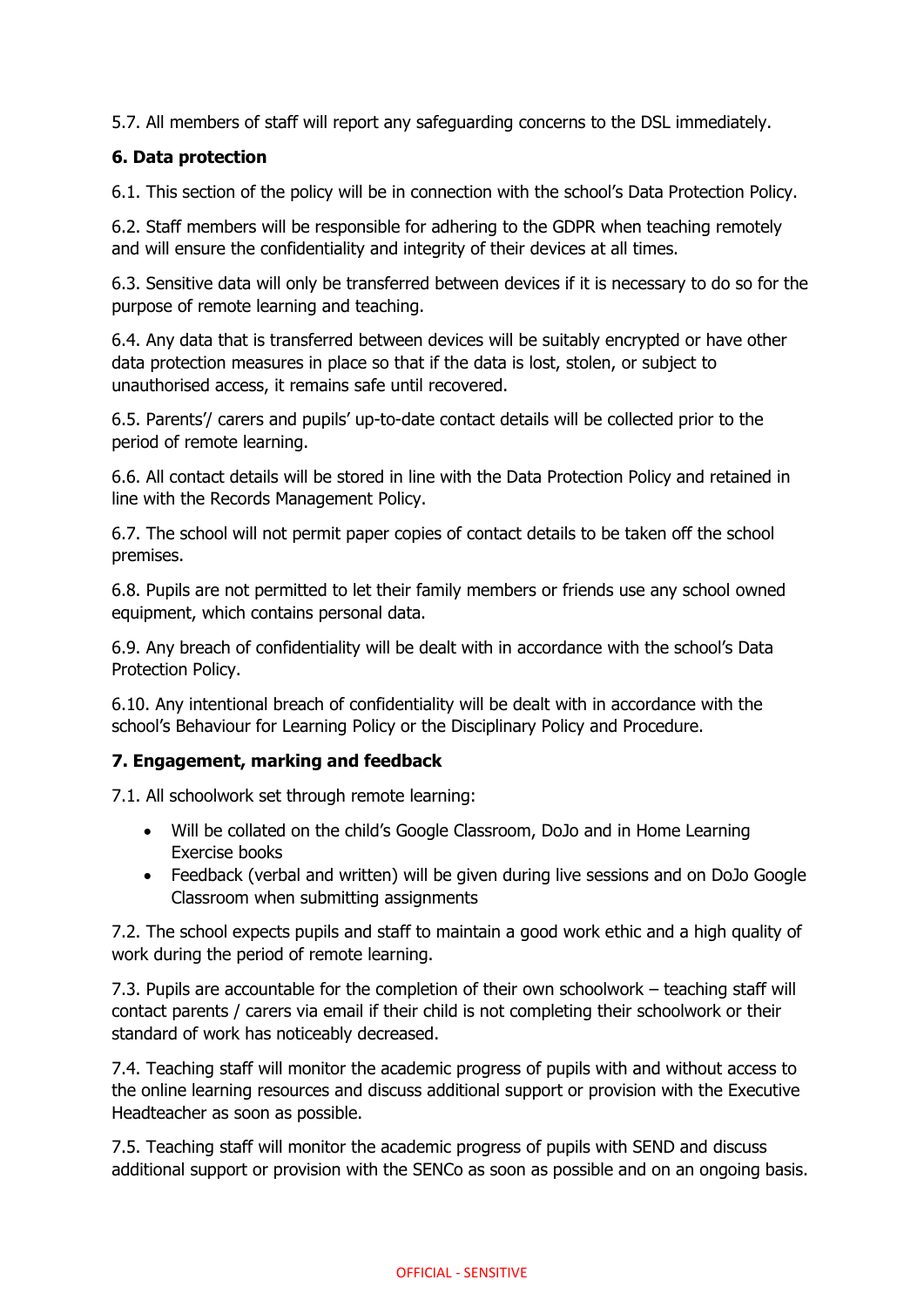## **8. Health and safety**

8.1. This section of the policy will be read in conjunction with the school's Health and Safety Policy.

8.2. Teaching staff will ensure pupils are shown how to use the necessary equipment and technology safely and correctly prior to the period of remote learning.

8.3. Using electronic devices is one part of remote learning, pupils will not be on screens for more than 30 (KS1), 60 minutes (KS2) without a break

8.4. Screen break frequency will be adjusted for younger pupils or pupils with medical conditions who require more frequent screen breaks.

#### **9. School day**

9.1. Pupils will carry out remote learning throughout the course of the day at their discretion.

9.2. Pupils with SEND or additional medical conditions who require more regular breaks, e.g. sensory breaks, are not expected to do schoolwork during their breaks.

9.3. Pupils who are unwell are not expected to complete remote learning until they are well enough to do so.

The Government has outlined the minimum expectation for remote learning as follows:

Key Stage 1: 3 hours a day on average across the cohort, with less for younger children

Key Stage 2: 4 hours a day

#### **10. Communication**

10.1. The school will ensure adequate channels of communication are arranged in the event of an emergency.

10.2. The school will communicate with parents / carers via email about remote learning arrangements as soon as possible.

10.3. The Executive Headteacher will communicate with staff as soon as possible via email about any remote learning arrangements.

10.4. Members of staff involved in remote teaching will ensure they have a working mobile device that is available to take phone calls during their agreed working hours.

10.5. The school understands that pupils learning remotely have the right to privacy out-ofhours and should be able to separate their school and home lives – communication is only permitted during school hours.

10.6. Members of staff will have regular contact with their Executive Headteacher and Senior teachers.

10.7. Parents / carers and pupils will inform the school business manager if ill or class teacher as soon as possible if schoolwork cannot be completed.

10.8. Issues with remote learning or data protection will be communicated to the school as soon as possible so they can investigate and resolve the issue.